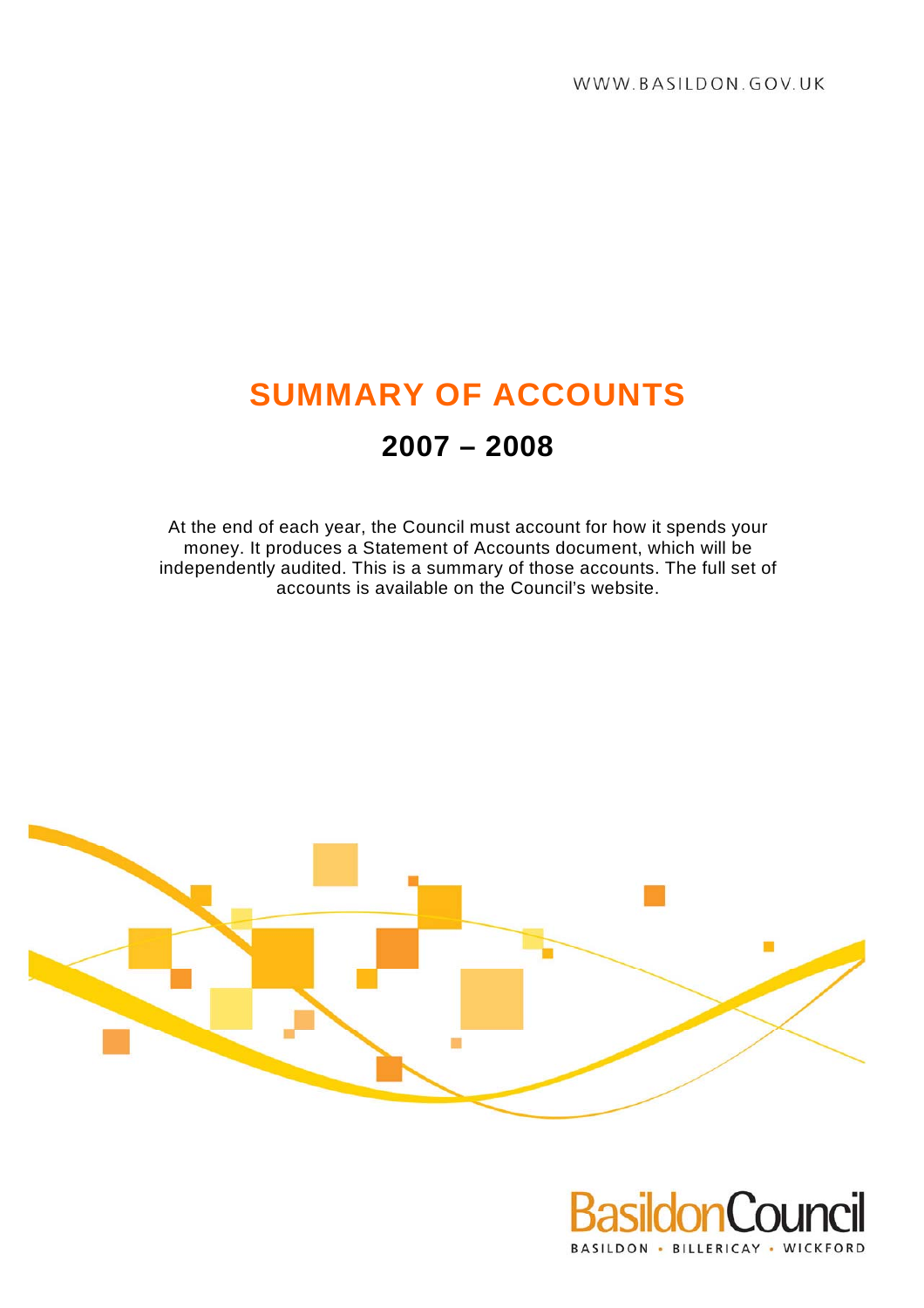# **INCOME & EXPENDITURE ACCOUNT**

**This account shows the day to day spending, such as salaries, repairs and transport on the full range of services provided by the council. It also reflects any income raised by services e.g. from fees and charges.** 

|                                                        | £000s          |
|--------------------------------------------------------|----------------|
| Community & Welfare                                    | 3,112          |
| Corporate, Democratic and Central Services             | 4,300          |
| <b>Environmental Health</b>                            | 1,576          |
| Leisure & Recreation                                   | 8,001<br>4,140 |
| <b>Other Housing Services</b><br><b>Other Services</b> | 5,863          |
| Planning                                               | 1,660          |
| Refuse & Recycling                                     | 4,148          |
| <b>Street Cleansing &amp; Parking</b>                  | 1,741          |
| <b>Net cost of General Fund services</b>               | 34,541         |
| Less:                                                  |                |
| <b>Housing Revenue Account</b>                         | (6, 297)       |
| <b>Transfers from reserves</b>                         | (64)           |
| Interest earnings                                      | (1,069)        |
| Add:                                                   |                |
| Parish Town Council precepts                           | 281            |
| Technical adjustments (cost of capital, pensions etc.) | 367            |
|                                                        |                |
| <b>Net Operating Expenditure</b>                       | 27,759         |

**The total non-service income for 2007/08 was £29.9m. As the chart on following page shows this was received from a combination of local and national taxes.** 

| Received:                               |        |
|-----------------------------------------|--------|
| <b>Government Grants</b>                | 2,347  |
| <b>Redistributed Non-Domestic Rates</b> | 12.959 |
| <b>Council Tax</b>                      | 14,586 |
|                                         | 29,892 |

| NET GENERAL FUND SURPLUS FOR THE YEAR<br>(2, 133) |  |
|---------------------------------------------------|--|
|---------------------------------------------------|--|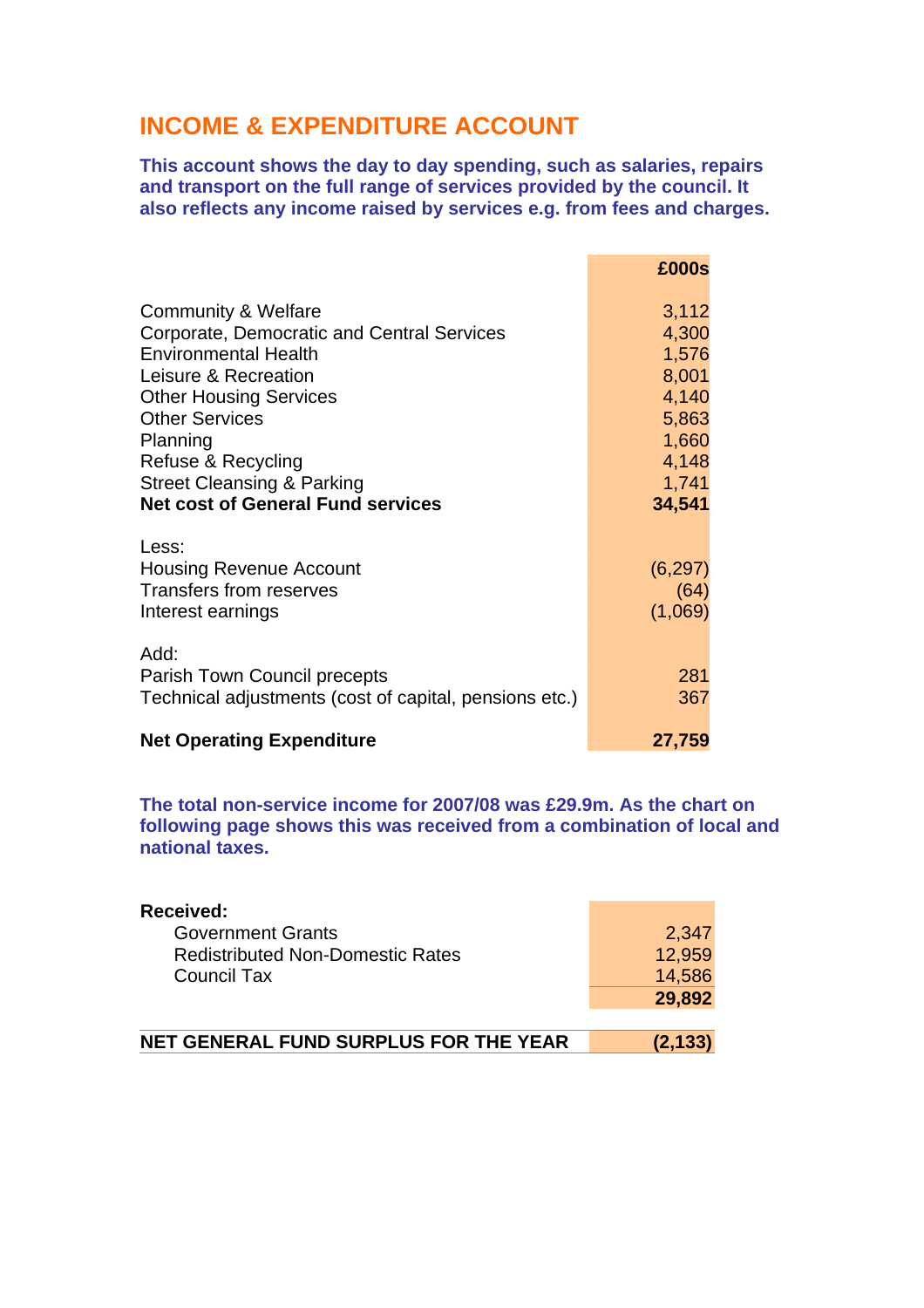

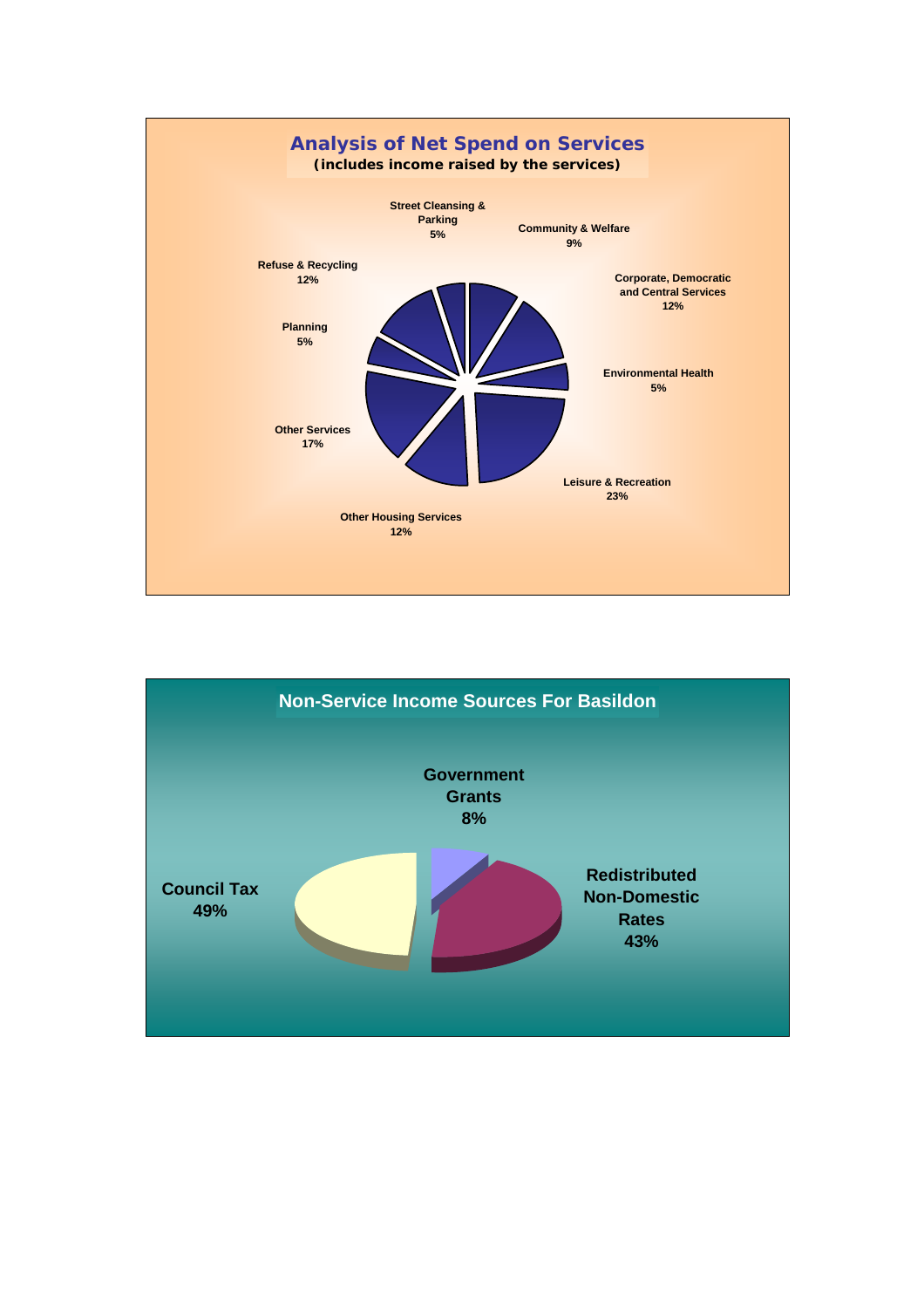# **CAPITAL EXPENDITURE**

**Money spent on buying, improving or upgrading of assets, mainly land and buildings, is referred to as capital expenditure. This type of spending must be treated separately from the running of day to day services. This is as the benefit of capital expenditure will be recieved over a longer period of time. The Council spent £16m on it's land and property assets in 2007/08. This is how it was spent:** 

|                                                                    | £000s  |
|--------------------------------------------------------------------|--------|
| <b>General Services</b>                                            |        |
| The Sporting Village and Wat Tyler Heritage Interpretation Project | 628    |
| Improvements to buildings, play areas & open spaces                | 1,813  |
| Neighbourhood & town centre improvements                           | 895    |
| Vehicles, Plant & Equipment                                        | 962    |
| Other                                                              | 628    |
|                                                                    | 4,926  |
| <b>Council Housing</b>                                             |        |
| Improvement of the Housing Stock under taken by St Georges         |        |
| <b>Community Housing</b>                                           | 9,047  |
| Other                                                              | 633    |
|                                                                    | 9,680  |
| <b>Housing General Fund</b>                                        |        |
| <b>Disabled Facilities Grant</b>                                   | 716    |
| <b>Private Sector Decent Homes Grant</b>                           | 665    |
|                                                                    | 1,381  |
| <b>TOTAL CAPITAL EXPENDITURE</b>                                   | 15,987 |

#### **Capital expenditure was financed from the following:**

| <b>Borrowing</b>                           | 3.971 |
|--------------------------------------------|-------|
| Major Repairs Reserve - Stock Improvements | 8,016 |
| Capital receipts from asset sales          | 1,249 |
| Capital contributions                      | 1,210 |
| External funding of major projects         | 1,227 |
| Other                                      | 314   |
|                                            |       |

#### **Total 15,987**

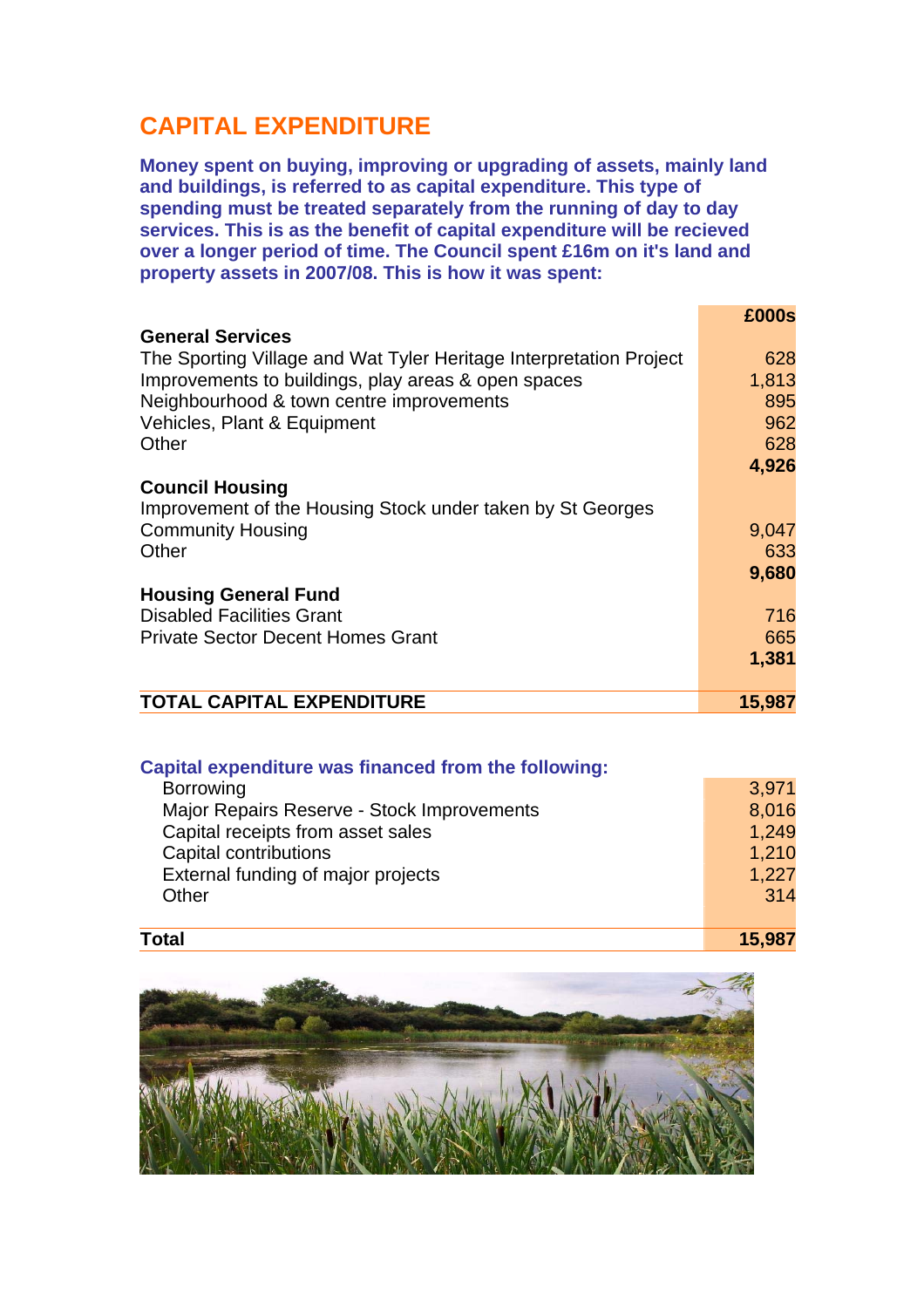# **COUNCIL HOUSING**

**Also known as the Housing Revenue Account. This account summarises income and expenses associated with the provision of council housing. There is no contribution from Council Tax towards expenditure.** 

|                                 | £000s     |
|---------------------------------|-----------|
| <b>Income</b>                   |           |
| Council house rents             | (40, 275) |
| Other income                    | (4, 840)  |
|                                 | (45, 115) |
|                                 |           |
| <b>Expenditure</b>              |           |
| Repairs & maintenance           | 9,621     |
| Supervision & management        | 13,711    |
| <b>Depreciation of Assets</b>   | 12,996    |
| Other costs                     | 2,490     |
|                                 | 38,818    |
|                                 |           |
| <b>Net Cost of HRA Service</b>  | (6, 297)  |
| Interest payable                | 9,678     |
| <b>Technical adjustments</b>    | (3,910)   |
|                                 |           |
|                                 | 5,768     |
| <b>TRANSFER TO HRA RESERVES</b> | (529)     |

**The council owned 6,578 houses and bungalows and 4,936 flats at 31st March 2008.** 



#### **St Georges Community Housing Ltd**

**Since April 2007, the Council has operated an Arms Length Management Organisation called St Georges Community Housing Ltd, which is responsible for the management of the Council's Housing Stock.**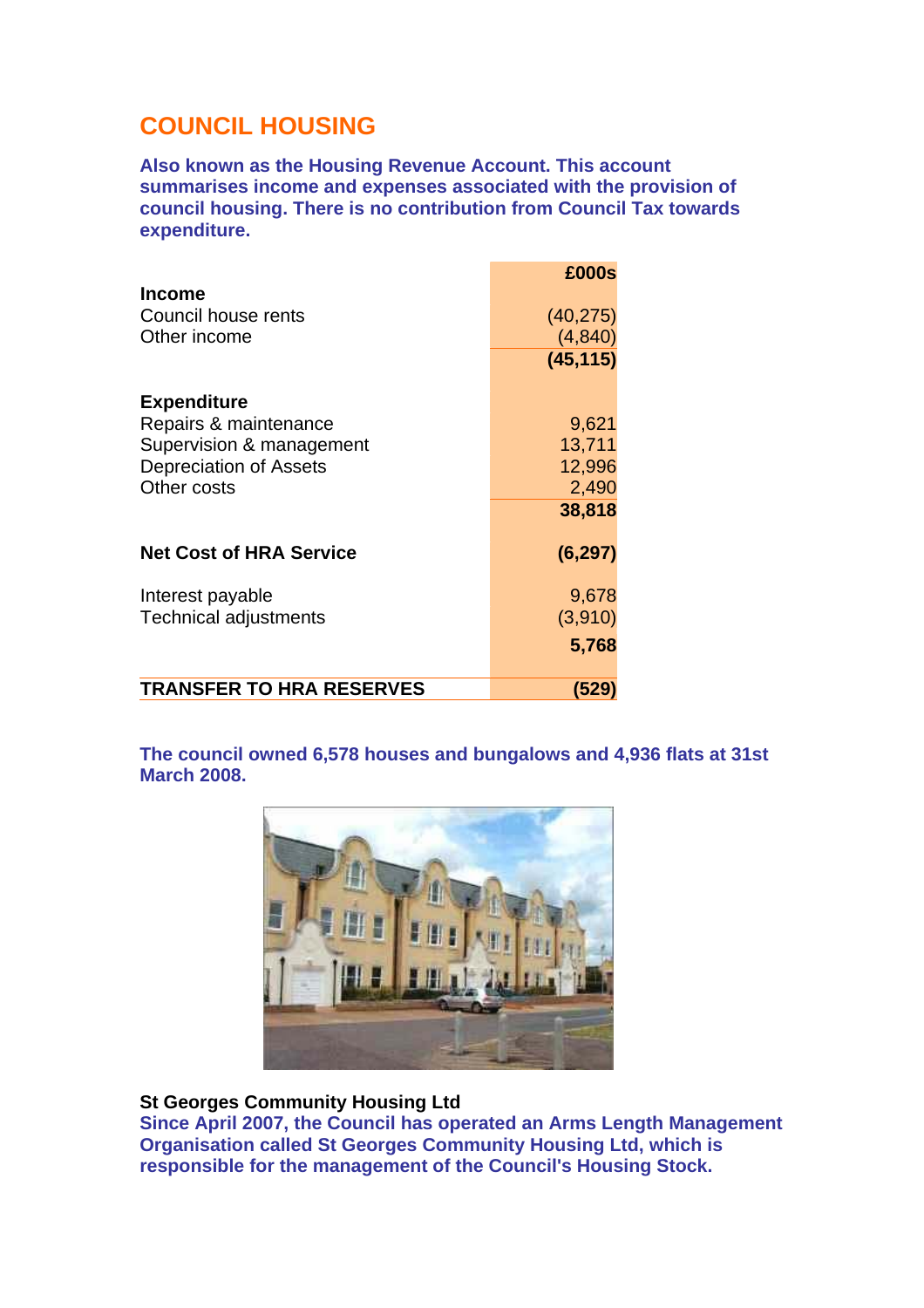# **BALANCE SHEET**

#### **This shows the financial position of the Council or more simply what the Council is worth as at 31 March 2008**

| £000s      |
|------------|
| 794,691    |
| 341        |
| 23,186     |
| 4,516      |
| 822,734    |
| (135, 597) |
| (22,003)   |
| (3,750)    |
| (295)      |
| (60, 833)  |
|            |

#### **NET VALUE OF ASSETS** 600,256



### **REVENUE RESERVES**

**The Council has a legal duty to maintain a sensible level of General Reserves. This account shows the level of the Council's Revenue Reserves as at 31st March 2008**

|                                | £000s  |
|--------------------------------|--------|
| <b>General Fund</b>            | 5,129  |
| <b>Housing Revenue Account</b> | 2,091  |
| <b>Earmarked Reserves*:</b>    |        |
| <b>General Fund</b>            | 7,871  |
| <b>HRA</b>                     | 529    |
| <b>TOTAL RESERVES</b>          | 15,620 |

**\*These are reserves set aside for specific items such as insurance arrangements, replacement of IT facilities and other contingencies.**